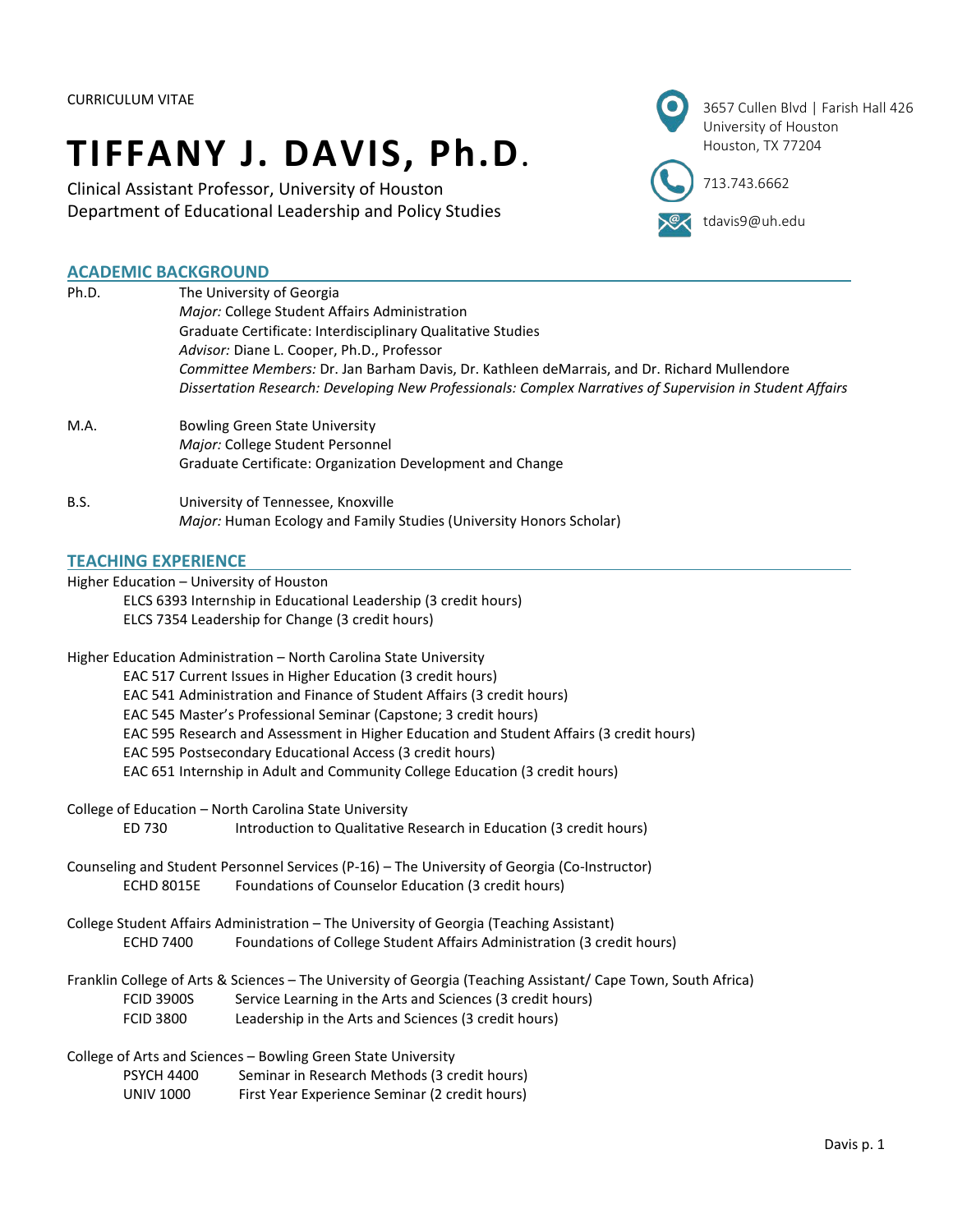# *Selected Guest Lectures*

- "Qualitative Research: Approaches to Inquiry and Data Collection." Presentation for EAC 795: Foundations of Higher Education Research and Scholarship (Associate Professor Joy Gayles) at North Carolina State University, Raleigh, NC. (October 28, 2014).
- "Developing Supervision Capacity." Presentation for EAC 595: Master's Capstone (Associate Professor Audrey Jaeger) at North Carolina State University, Raleigh, NC. (April 8, 2014).
- "Qualitative Data Analysis." Presentation for EAC 795: Foundations of Higher Education Research and Scholarship (Associate Professor Joy Gayles) at North Carolina State University, Raleigh, NC. (November 5, 2013).
- "Introduction to Narrative Research." For ED 730: Introduction to Qualitative Research Methods (Assistant Professor Lisa Bass) at North Carolina State University, Raleigh, NC. (September 19, 2013).
- "Understanding APA Style in Doctoral Education." For ECHD 9400: Seminar in Student Affairs Administration (Instructor Candace Maddox) at The University of Georgia, Athens, GA. (May 21, 2013).
- "Historical and Contemporary Context of Higher Education and Student Affairs." For ECHD 9400: Seminar in Student Affairs Administration (Instructor Candace Maddox) at The University of Georgia, Athens, GA. (May 20, 2013).
- "Crash Course in SPSS." For ECHD 7949: Research Methods (Instructors T.W. Cauthen and Candace Maddox) at The University of Georgia, Athens, GA. (April 11, 2013).
- "Researcher Reflexivity in Qualitative Research." For QUAL 8410: Designing Qualitative Research (Assistant Professor Jori Hall) at The University of Georgia, Athens, GA. (November 1, 2012).
- "Navigating Supervision: Toward Personal and Professional Growth." For ECHD 7000: Research Seminar (Associate Professor Merrily Dunn) at The University of Georgia, Athens, GA. (October 30, 2012).
- "Statistical Tests and Instrument Design." For ECHD 9970: Quantitative Research Methods (Professor Diane L. Cooper) at The University of Georgia, Athens, GA. (June 26, 2012).
- "Introduction to Qualitative Research." For ERSH 6200: Educational Research Methods (Professor Steve Cramer) at The University of Georgia, Athens, GA. (October 31, 2011).
- "Narrative Analysis in Qualitative Research." For QUAL 8510: Narrative Analysis (Professor Kathleen deMarrais) at The University of Georgia, Athens, GA. (June 22, 2011).

#### **DOCTORAL ADVISING EXPERIENCE**

**Michelle L. Buggs** (*Committee*, University of North Texas, Graduation: May 2015) Department of Counseling and Higher Education; Ed.D. student in Higher Education

**Angela White** (*Committee/Graduate School Representative,* North Carolina State University) College of Education; Ph.D. candidate in Teacher Education and Learning Sciences (TELS), Educational Psychology

**Reginald High** (*Committee/Graduate School Representative*, North Carolina State University) College of Education; Ph.D. student in Educational Research and Policy Analysis, Educational Leadership

**Lesley-Ann Noel** (*Committee*, North Carolina State University) College of Design; Ph.D. candidate in Design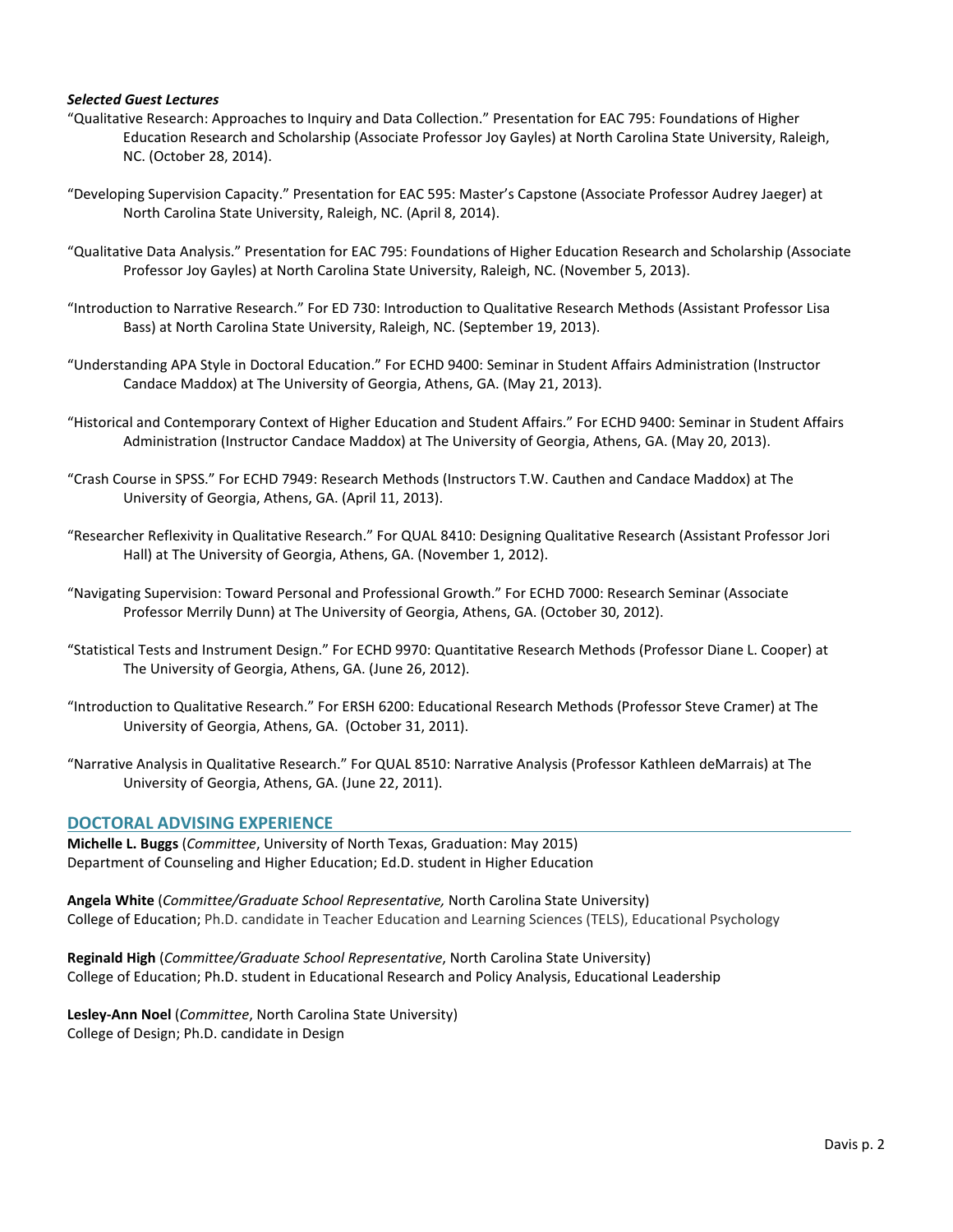# **PUBLICATIONS**

# *Book Chapters*

- Cooper, D. L., Liddell, D. L., **Davis, T. J.**, & Pasquesi, K. (2012). Providing evidence in the moral domain. In D. L. Liddell & D. L. Cooper (Eds.), *New Directions for Student Services: Facilitating the moral growth of college students* (no. 139, pp. 93-103). San Francisco, CA: Jossey-Bass.
- Gayles, J., **Davis, T. J.,** & Howard-Hamilton, M. (2016). Intercollegiate athletics and recreation on college campuses. In G. S. McClellan & J. Stringer (Eds.), *The Handbook of Student Affairs Administration* (4th Ed.).

#### *Journal Articles*

- **Davis, T. J.,** & Cooper, D. L. (2017). "People are messy:" Complex narratives of supervising new professionals in student affairs. *Journal of Student Affairs Practice and Research, 54*(1), 55-68. doi: 10.1080/19496591.2016.1219267
- Cooper, J. N., **Davis, T. J.,** & Dougherty, S. M. (2017). Not so Black and White: A multi-divisional exploratory analysis of male student-athletes' experiences at National Collegiate Athletic Association (NCAA) institutions. *Sociology of Sport Journal*, *34*, 59-78. doi: 10.1123/ssj.2016-0015
- **Davis, T. J.** (2014). Undergraduate research experiences: An opportunity for academic and student affairs collaboration [Special issue]. *Georgia Journal of College Student Affairs.* Retrieved online <https://sites.google.com/site/gcpajournal/home>
- Stewart, D. L., Kupo, V. L., & **Davis, T. J.** (2008). Envisioning culturally relevant student leadership development [Special issue]. *National Association of Student Affairs Professionals (NASAP) Journal, 11*(1), 13-26.

#### *Monographs*

- Cooper, D. L., Cuyjet, M., & **Davis, T. J.** (2013). Preparing new professionals for the field of student affairs—Challenges and opportunities for practitioners and faculty. Washington, DC: ACPA-College Student Educators International.
- **Davis, T. J.,** & Cooper, J. N. (2014, Spring). Embracing intersectionality in Black male student athletes: A call for support. *Annual Knowledge Communities Conference Publication*. Washington, DC: NASPA- Student Affairs Administrators of Higher Education.

#### **MANUSCRIPTS IN PREPARATION**

- Cooper, J. N., McGarry, J., Dougherty, S, & **Davis, T. J**. (under review). A multi-divisional examination of female studentathletes' experiences at national collegiate athletic association (NCAA) institutions. *Harvard Educational Review*.
- Cooper, J. N., Porter, C. J., & **Davis, T. J.** (under review). Reflections on achievement: Voices of Black female scholar athletes at a Division I historically Black college/university (HBCU) and a historically White college/university (HWCU). *Journal of Intercollegiate Sport*.
- Porter, C. J., Moore, C. M., Boss, G. J., & **Davis, T. J.** (under review). To be Black, woman, and contingent: Narratives of four faculty in HESA graduate programs. *Journal of Diversity in Higher Education.*
- Boss, G. J., & **Davis, T. J.,** Porter, C. J., Moore, C. M (invited chapter). Second to none: Contingent women of Color faculty in the classroom. *Diversity, Equity, and Inclusivity in Contemporary Higher Education.*

#### **GRANT ACTIVITY**

- Exploring the Relationship between the *It's On Us* Sexual Assault Prevention Campaign and Students' Active Bystander Practices. Co-PI John Winn Decker (NC State Master's Student). SACSA Research Grant, \$1000 (2016, awarded)
- Recruiting Higher Education's Next Generation of Diverse Scholar Leaders. North Carolina State University. NCSU Diversity Mini-Grant Program, \$3000 (2014, awarded)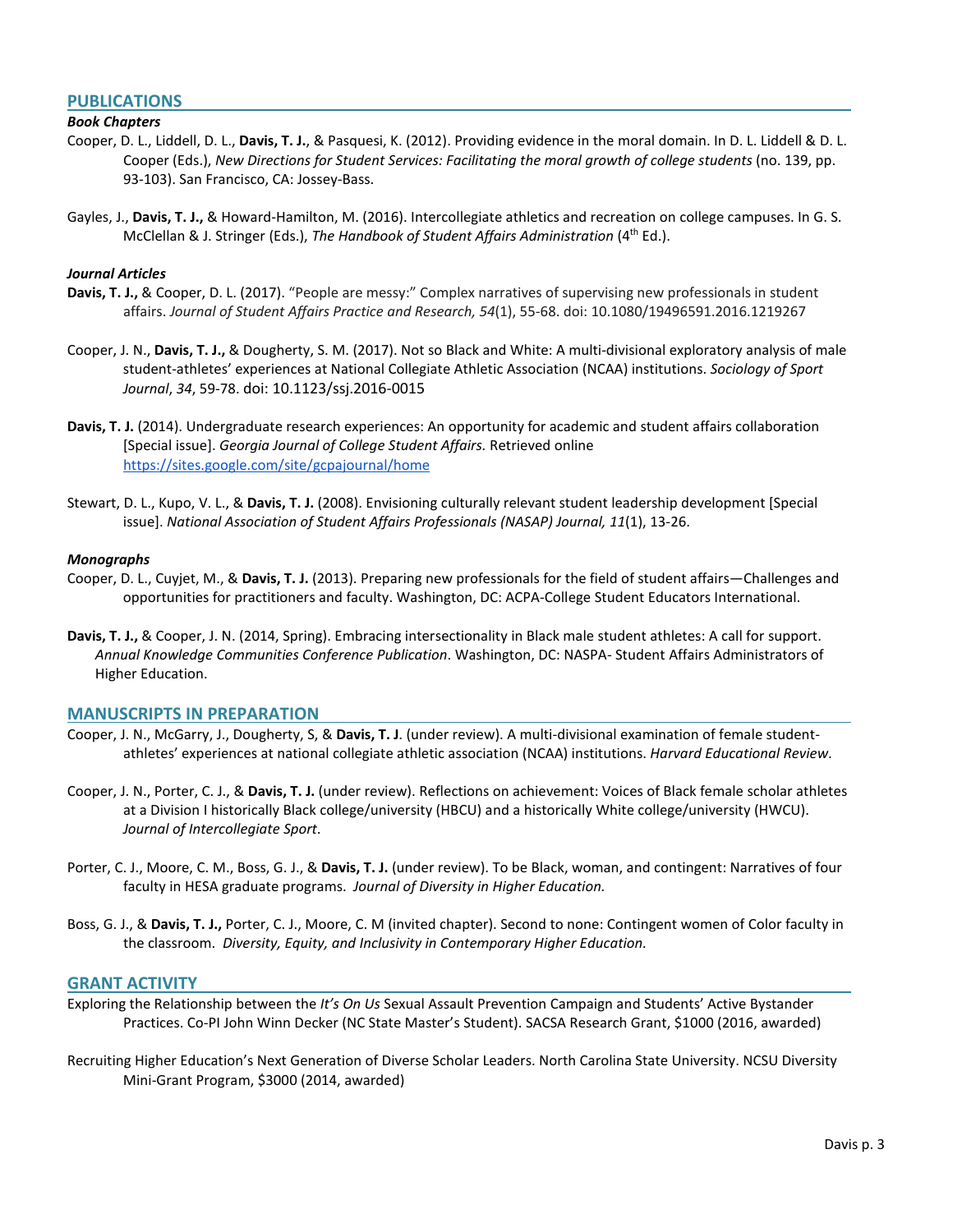- Higher Education PREP Program, North Carolina State University. NCSU Graduate School Recruiting Proposal, \$1300 (2014, awarded)
- Student Engagement and Psychosocial Development at Historically Black Colleges and Universities (HBCUs). Co-PI Dr. Candace Maddox, University of Georgia. SACSA Research Grant, \$500 (2013, awarded)
- Miller/Winston Research Award. The University of Georgia Department of Counseling and Human Development Services, \$200 (2013, awarded)

College of Education Travel Grant, University of Georgia, \$250 (2012, awarded)

# **SELECTED PAPERS AND PRESENTATIONS**

- Porter, C. J., Maddox, C. E., Jones, G. M., & **Davis, T. J.** (2016). Young, gifted, Black, and contingent: The narratives of four non-tenure track faculty women in HESA preparation programs [Paper Session]. Association for the Study of Higher Education (ASHE) National Conference; Columbus, OH.
- **Davis, T. J.,** Cooper, J. N., & Dougherty, S. (2015). Not so Black and White: A multi-divisional exploratory analysis of male student-athletes' experiences at National Collegiate Athletic Association (NCAA) institutions [Paper Session]. Association for the Study of Higher Education (ASHE) National Conference; Denver, CO.
- Cooper, J. N., Porter, C. J., & **Davis, T. J.** (2015). Reflections on achievement: The voices of Black female scholar athletes at a Division I historically Black college/university (HBCU) and a historically White college/university (HWCU). [*Paper Session*]. Association for the Study of Higher Education (ASHE) National Conference; Denver, Colorado.
- **Davis, T. J.** (2015, April). *Managing multiple roles: Metaphors of supervising new professionals in student affairs [Paper Session].* American Educational Research Association (AERA) Annual Meeting; Chicago, Illinois.
- **Davis, T. J.** (2015, March). *Developing new professionals: Complex narratives of supervision in student affairs [Paper Session].* NASPA – Student Affairs Administrators in Higher Education National Conference; New Orleans, Louisiana.
- **Davis, T. J.,** Maddox, C. M., & Harris, S. H. (2014, March). *Counternarratives and perspective gathering: Student success at historically Black colleges and universities (HBCUs).* Educational session presented at NASPA – Student Affairs Administrators in Higher Education National Conference; New Orleans, Louisiana.
- Croom, N. N., Burt, B. A., **Davis, T. J.,** & Porter, C. J. (2015, March). *From N(MUFP) to the professoriate: Navigating critical junctures that expanded our potential in student affairs.* Educational session presented at NASPA – Student Affairs Administrators in Higher Education National Conference; New Orleans, Louisiana.
- Cooper, D. L., **Davis, T. J.,** Cawthon, T. (2015, March). No division of student affairs? Structural shifts are happening. Educational session presented at ACPA-College Student Educators International Annual Convention; Tampa, Florida.
- **Davis, T. J.** (2014, November). *"People are messy:" Complex narratives of supervising new professionals in student affairs [Paper Session]*. Association for the Study of Higher Education (ASHE) National Conference; Washington, DC.
- **Davis, T. J.**, Martin, T. L., & Smith, C. V. (2014, November). *Student success at historically Black colleges and universities (HBCUs)*. Educational session presented at Southern Association for College Student Affairs (SACSA) Annual Conference; Louisville, Kentucky.
- **Davis, T. J.,** & Holmes, A. C. (2014, March). *The effective professional.* Pre-Conference Colloquia presented at ACPA-College Student Educators International Annual Convention; Indianapolis, Indiana.

**Davis, T. J.,** Porter, C. J., Hemingway, S. L, Maddox, C. E., & McPherson, T. B. (2014, March). *SistaDocs: Life after graduation.*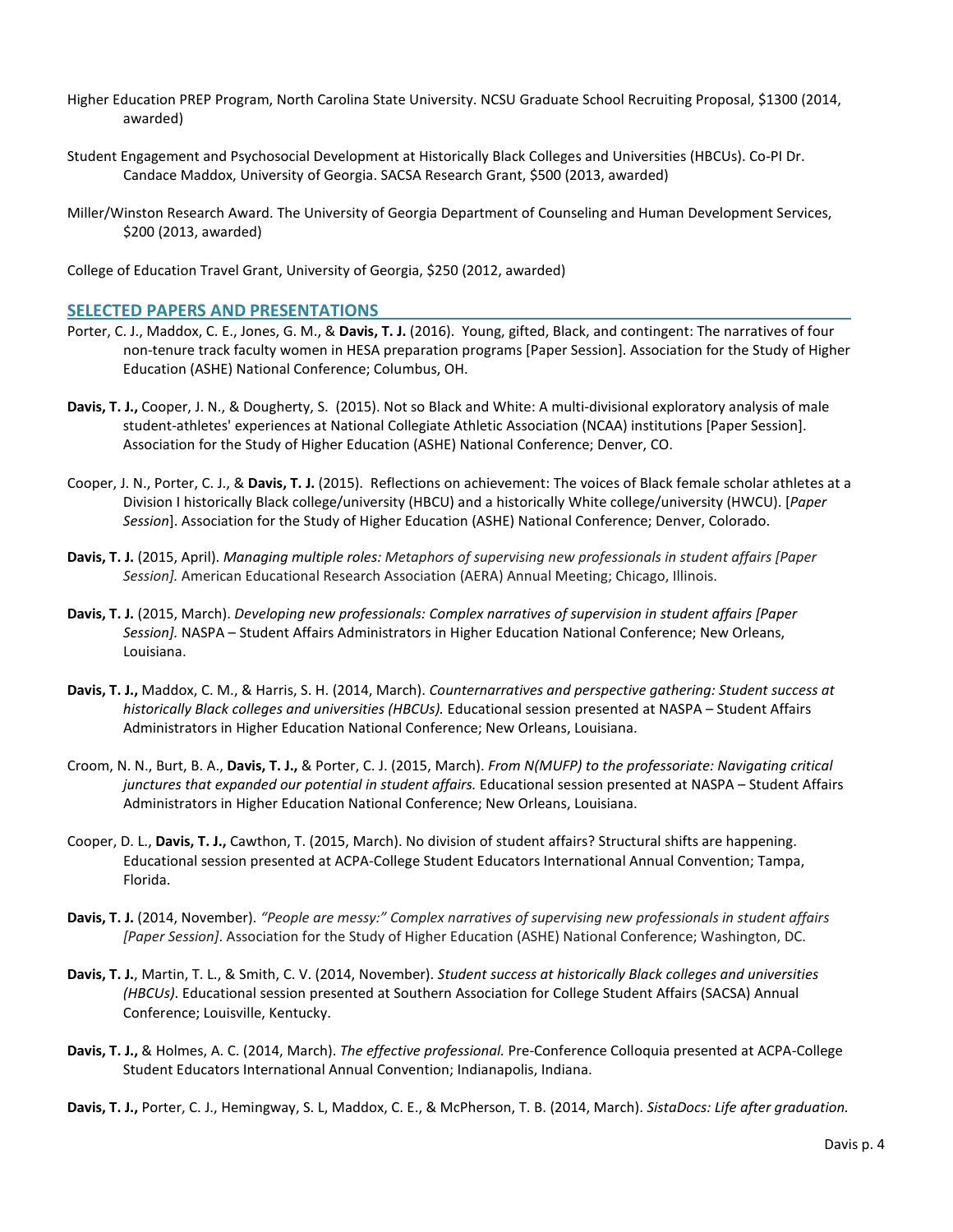Educational session presented at NASPA – Student Affairs Administrators in Higher Education National Conference; Baltimore, Maryland.

- Olson, B. A., & **Davis, T. J.** (2014, March). *Nurturing the academic and student affairs partnership: Transforming graduate students into thoughtful practitioners at NC State University*. Educational sessional presented at NASPA – Student Affairs Administrators in Higher Education National Conference; Baltimore, Maryland.
- **Davis, T. J.** (2012, November). *Psychosocial development of students participating in undergraduate research experiences [Poster Session]*. Association for the Study of Higher Education (ASHE) National Conference; Las Vegas, Nevada.
- **Davis, T. J.,** Porter, C. J., Foster, L., Hemingway, S. L., & Baker, T. (2012, March). *Help for the journey: Thriving among sistadocs*. National Association of Student Personnel Administrators (NASPA) National Conference; Phoenix, Arizona.
- Baker, T., Cooper, D. L., Espino, M. M., Maddox, C., Riley, J., **Davis, T. J**., & Foster, L. (2011, November). *Using collaborative research to explore HBCUs [Roundtable]*. Association for the Study of Higher Education (ASHE) Annual Meeting; Charlotte, North Carolina.
- **Davis, T. J.,** & Porter, C. J. (2012, February). *Letters to a Young Undergrad*. Southeastern African American Student Leadership Conference; Athens, Georgia.
- Tobias, N., Dean, S., **Davis, T. J.,** Jones, G. M., Porter, C. J., Pierre, D. E., Johnson, Z. M., & Janasiewicz, M. (2011, February). *Student services, development, and learning: The past, present and future of student affairs.* Georgia College Personnel Association (GCPA) Conference; Athens, Georgia.
- Porter, C. J., **Davis, T. J.,** Riley, J. R., McGowen, B., Ashley, E. L, Burt, B. B., & Harris, C. (2011, March). *The ins and outs of pursuing the PhD: The Black doctoral student experience.* National Association of Student Personnel Administrators (NASPA) National Conference; Philadelphia, Pennsylvania.
- **Davis, T. J.** (2010, March). *High impact: Undergraduate research & underserved populations.* National Association of Student Personnel Administrators (NASPA) National Conference; Chicago, Illinois.
- Harraman, J. M., Plummer, T. J., **Davis, T. J.**, & Van Jura, M. (2010, March). *Leaving your legacy: Mentoring relationships in student affairs*. National Association of Student Personnel Administrators (NASPA) National Conference; Chicago, Illinois.
- **Davis, T. J.** (2007, Spring). *Who has to supervise the grad? Supervision for the new professional.* Joint Meeting of the National Association of Student Personnel Administrators (NASPA) and ACPA-College Student Educators International; Orlando, Florida.
- **Davis, T. J.,** Leos, J. A., & Campuzano, M. V. (2007, March). *A partnership for shaping multicultural competence: BGSU and FIU graduate student exchange.* Joint Meeting of the National Association of Student Personnel Administrators (NASPA) and ACPA-College Student Educators International; Orlando, Florida.
- **Davis, T. J.,** Debard, R., & Pratt, J. N. (2006, March). *From transition to transformation: Welcoming women of color.* ACPA-College Educators International Convention; Indianapolis, Indiana

# **SERVICE ACTIVITIES**

#### *National, State, and Community*

- Steering Committee. African American Male Initiative. North Carolina State University. Raleigh, North Carolina. (Present).
- Cultural and Language Immersion Trip College of Education. North Carolina State University. New Orleans, LA. (May 2017)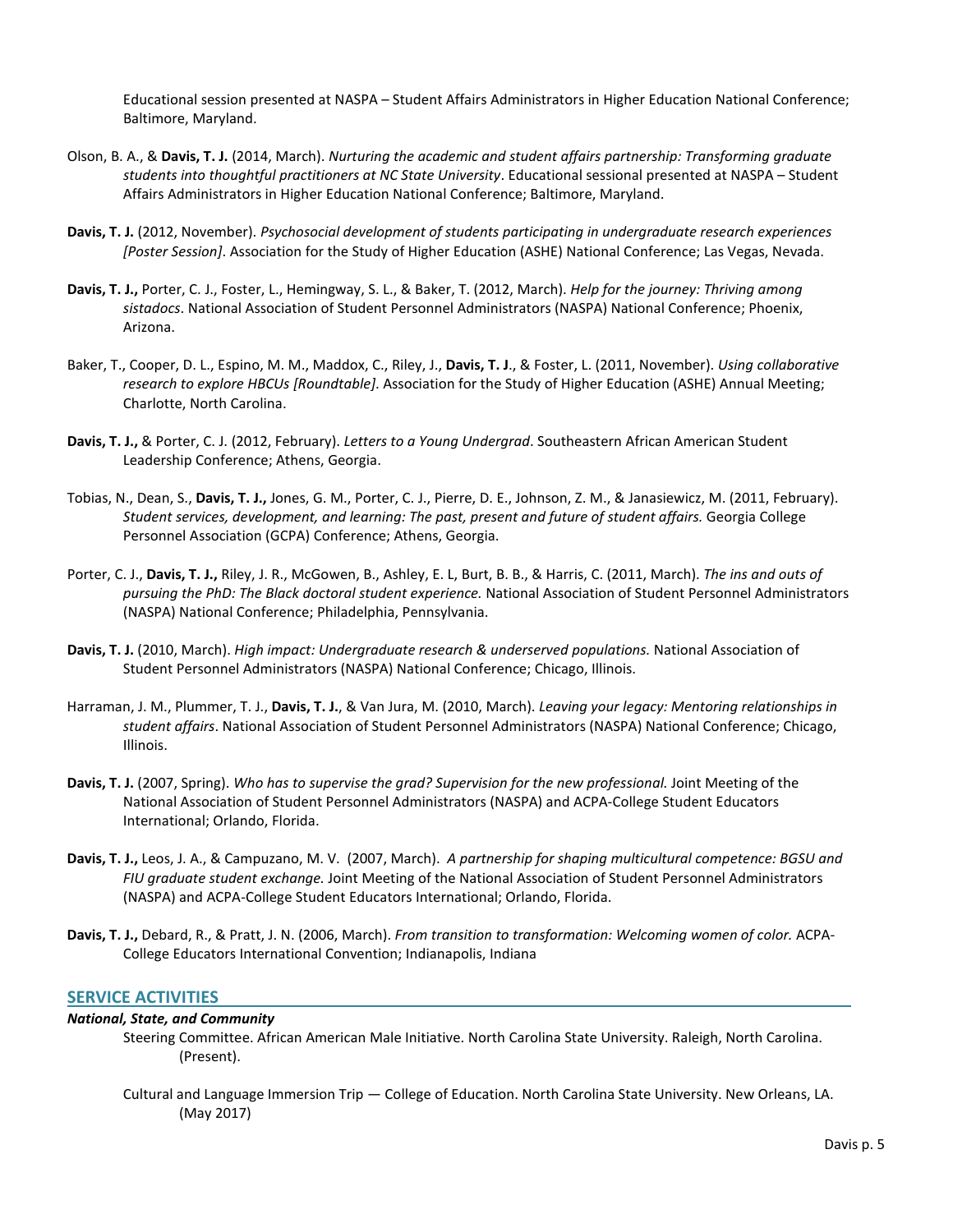Scholarship Reader. STEM Scholars Program United Negro College Fund. Washington, DC. (March 2016,2017)

- Critical thinking Assessment Test (CAT) Scorer. North Carolina State University. Raleigh, North Carolina. (January 2014, May 2014, January 2015, January 2017).
- Steering Committee C-Chair. Multicultural Faculty Group. North Carolina State University. Raleigh, North Carolina. (August 2013 – August 2016).
- African American Scholarship Reader. Gates Millennium Scholars Program. United Negro College Fund. Washington, DC. (February 2014, 2015, 2016)
- Alternative Service Break Advisor Outreach 360. North Carolina State University Center for Leadership, Ethics, and Public Service. Dominican Republic. (December 2016)
- External Grant Reviewer. Paul A. Fiddler Research Grant. National Resource Center for the First-Year Experience and Students in Transition. (July 2014, 2015)
- Steering Committee Member. Pack's Pack (Men of Color Initiative). North Carolina State University. Raleigh, North Carolina. (August 2014—May 2015).
- Opening Keynote Speaker. Building Future Faculty Program. North Carolina State University. Raleigh, North Carolina. (March 2015).
- Keynote Speaker. Leadership Academy. University of North Carolina, Greensboro, North Carolina. (February 2015).
- Keynote Speaker. Annual Conference. North Carolina Housing Officers (NCHO). Greensboro, North Carolina. (October 2014).
- Advisor. University Housing Diversity Trip Hunger and Homelessness. North Carolina State University. Chicago, IL. (April 2014)
- Panel Moderator. Multicultural Student Affairs' African American Student Symposium. North Carolina State University. Raleigh, North Carolina (August 2014)
- Manuscript Reviewer. *Journal of Critical Thought and Praxis*. Iowa State University. Ames, IA (March 2014)
- Teaching Assistant. James Grimm National Housing Training Institute. Association of College and University Housing Officers—International (ACUHO-I). Athens, Georgia (June 2011)
- Orientation Keynote Speaker. University of Toledo African American Student Enrichment Institute. Toledo, Ohio (August 2009)
- Invited Consultant. *Game of Life: Diversity Simulation* training. University of Georgia Department of University Housing. Athens, Georgia (July 2009)
- Opening Keynote Speaker. Central Atlantic Affiliate of Colleges and University Residence Halls (CAACURH) Annual Conference; Toledo, Ohio (November 2007)
- Cluster Facilitator. Bowling Green State University LeaderShape, Inc.; Bowling Green, Ohio (May 2007)
- Student Affairs Liaison. BGSU/Florida International University Graduate Student Exchange (March 2007)
- Invited Consultant. *Game of Life: Diversity Simulation* training. University of South Carolina Office of Residence Life; Columbia, South Carolina (January 2007)